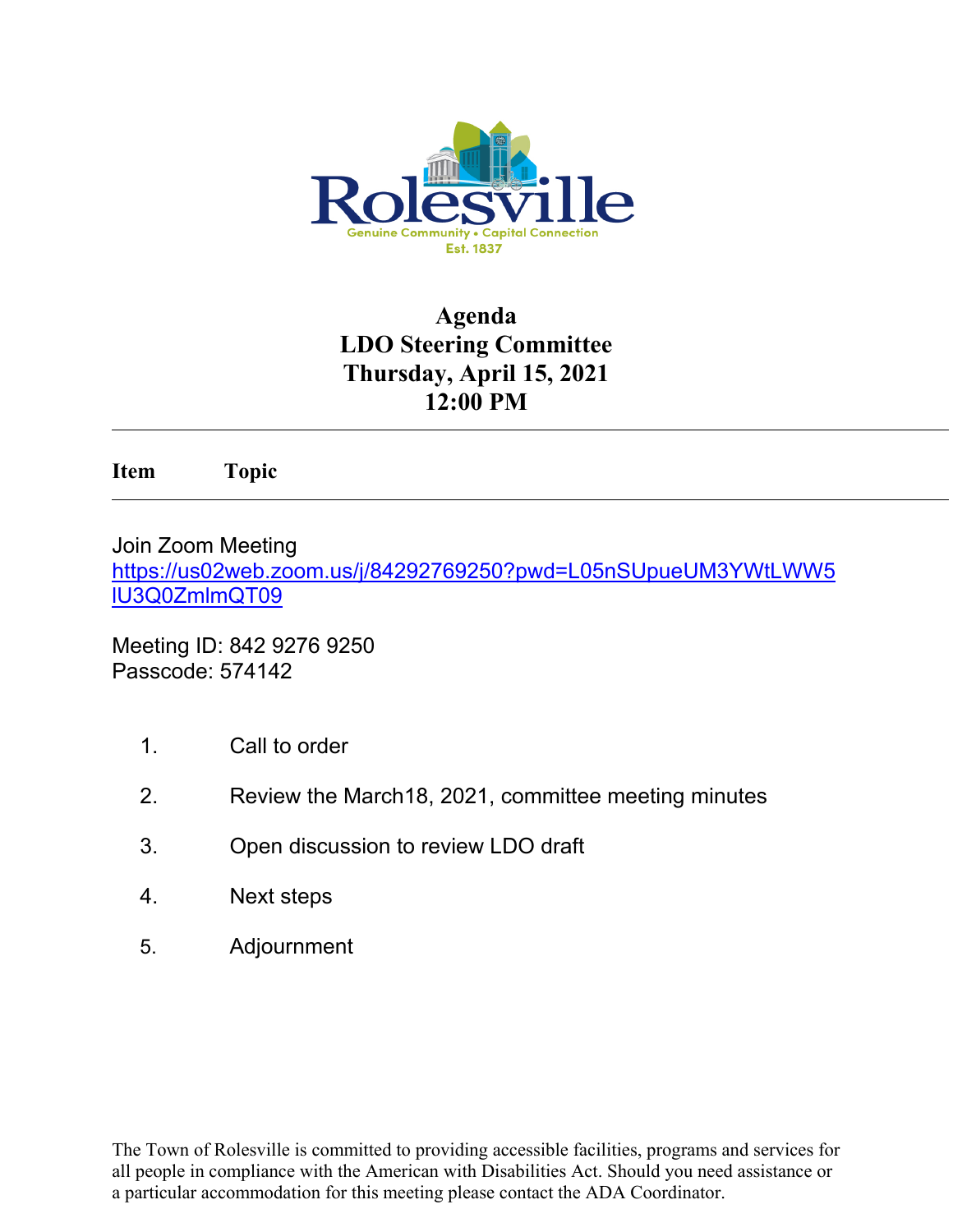

**Steering Committee Meeting Minutes Date: Thursday, March 18, 2021 Time: 12:00 p.m.**

**In Attendance** Mayor Ronnie Currin **Mayor Pro Tem Michelle Medley** Mayor Pro Tem Michelle Medley Town Commissioner Jacky Wilson Town Manager Kelly Arnold Planning Board Vice-Chair Mike Moss Planning Director Danny Johnson Planner II Julie Spriggs **Econ. Dev. Mgr. Mical McFarland** Andy Ammons and a settlement of the state of the Mohlhueter and Jeff Wohlhueter

Plan. Dev. Spc. Shelly Raby

Kimley Horn Consultant James Ehrmann Parks & Rec Advisory Board Derek Versteegen

# **Absent**

Planning Board Member Davion Cross Kimley Horn Consultant Kelly Klepper Rolesville Chamber Member Brad Walker Timothy Nau

### **Call to order**

Town Manager Kelly Arnold welcomed everyone.

### **Meeting Minutes**

The meeting minutes from February 18, 2021, no corrections were heard.

#### **Review of all Sections**

Open review. Ms. Spriggs led the discussion with key topics noted for further review with Town Attorney Dave Neill for Adult Businesses, Tattoo facilities, and Electronic Gaming facilities. Questions asked below.

1) Zoning placement i.e. Industrial, Commercial/Retail, or office;

2) Spacing requirements from schools, residences, churches, bars, etc.

3) Special Use Permit requirement

The Town of Rolesville is committed to providing accessible facilities, programs, and services for all people in compliance with the Americans with Disabilities Act. Should you need assistance or a particular accommodation please contact the ADA Coordinator.

pg. 1